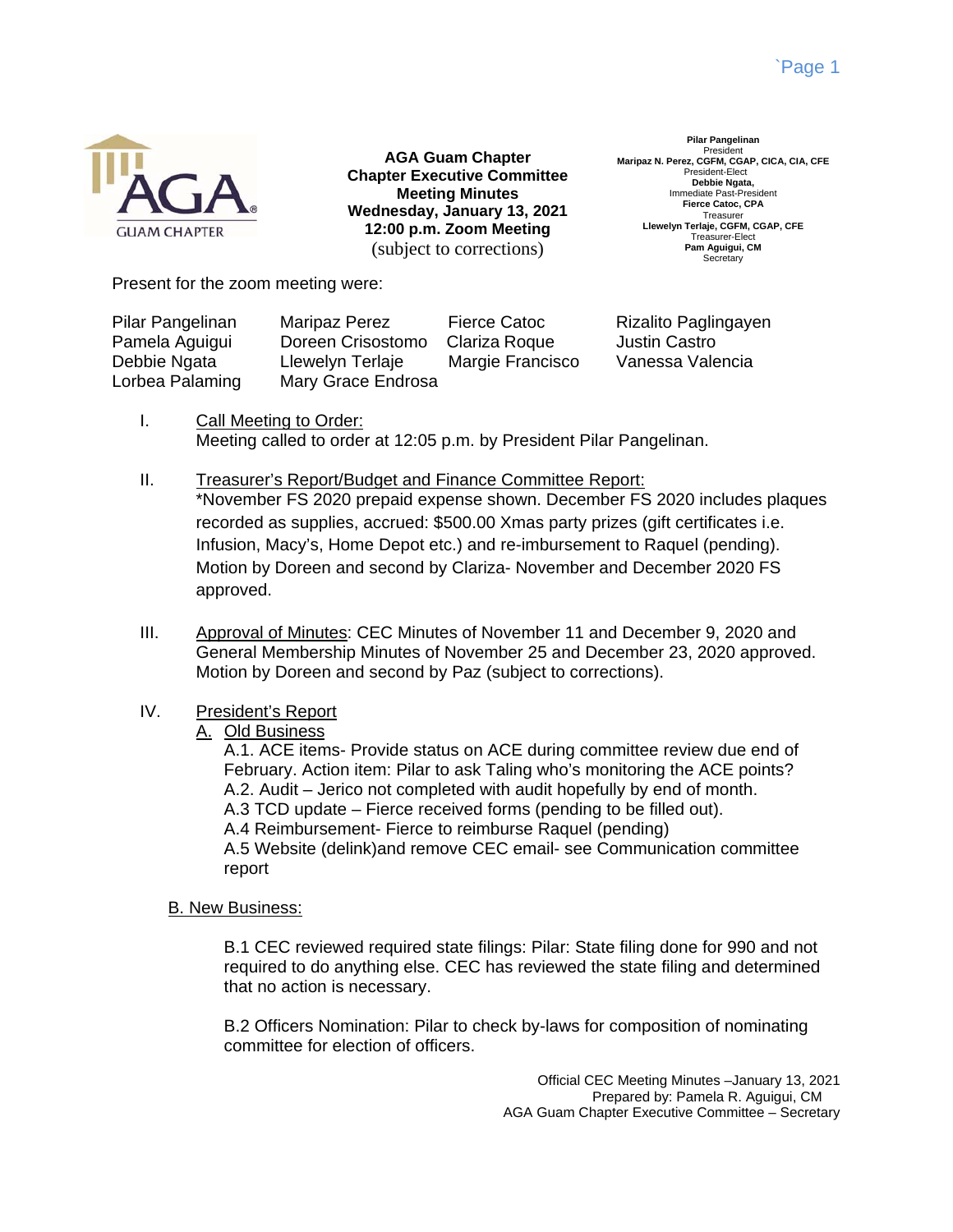### V. Committee Reports

C.1 Program and Accountability: Doreen: Accountability activities have been completed for the program year.

Doreen: Appointed to Professional Ethics Board December 2020 – include in points!

### UPCOMING SPEAKERS:

January 2021 E&Y Representative 1 CPE February 2021 Edmund Brobesong 1 CPE confirmed March 2021 – CGFM (leaving slot for Paz) hopefully CPEs April 2021- need available slot for speakers.

C.2 Education: Clariza: still working on platform to use – either zoom or conference IO. Affirming courses, speakers and instructors for GPDC May 24-28, 2021. Biweekly meeting to start January 23, 2021 at 2 pm.

C.3 CGFM and Certification – Paz will send out notices for free or upcoming training. Working with Doreen and Education committee for CGFM month (proclamation). Paz will check activities completed for ACE points.

C.4 Communications, Newsletter and Website – Clariza informed AGA Guam not active and de-activated AGA national website. Risk if only using National platform, then potential loss of data and uploads from AGA Guam website- keep local website as backup (historical data available). Clariza currently updates both AGA Guam and AGA National platform and social media. Renewal for agaguam.net due March 20201 and within budget.

Under Communications goals: Already at tier 3. Pilar to check Taling if documentation needed. Clariza, Debbie and Mariela to work on communications strategies completed i.e. press releases or emails for points.

Clariza to include future planned meetings including speakers on website.

Newsletter: Debbie (from Chat): Contact us page (show only email address). Needs information on 50<sup>th</sup> Anniversary updates, members achievements (certifications received), scholarships, special features B.J. Cruz, Public Auditor, Rickey on his Article etc.

C.5 Membership – JoJo not available. Grace to send reminders for individual membership renewals, email and phone updates and include post in website (Clariza). Filer reminder on Facebook.

Pilar attended leadership webinars focused on membership which recommended email renewal invoices should be in issued by January 2021.